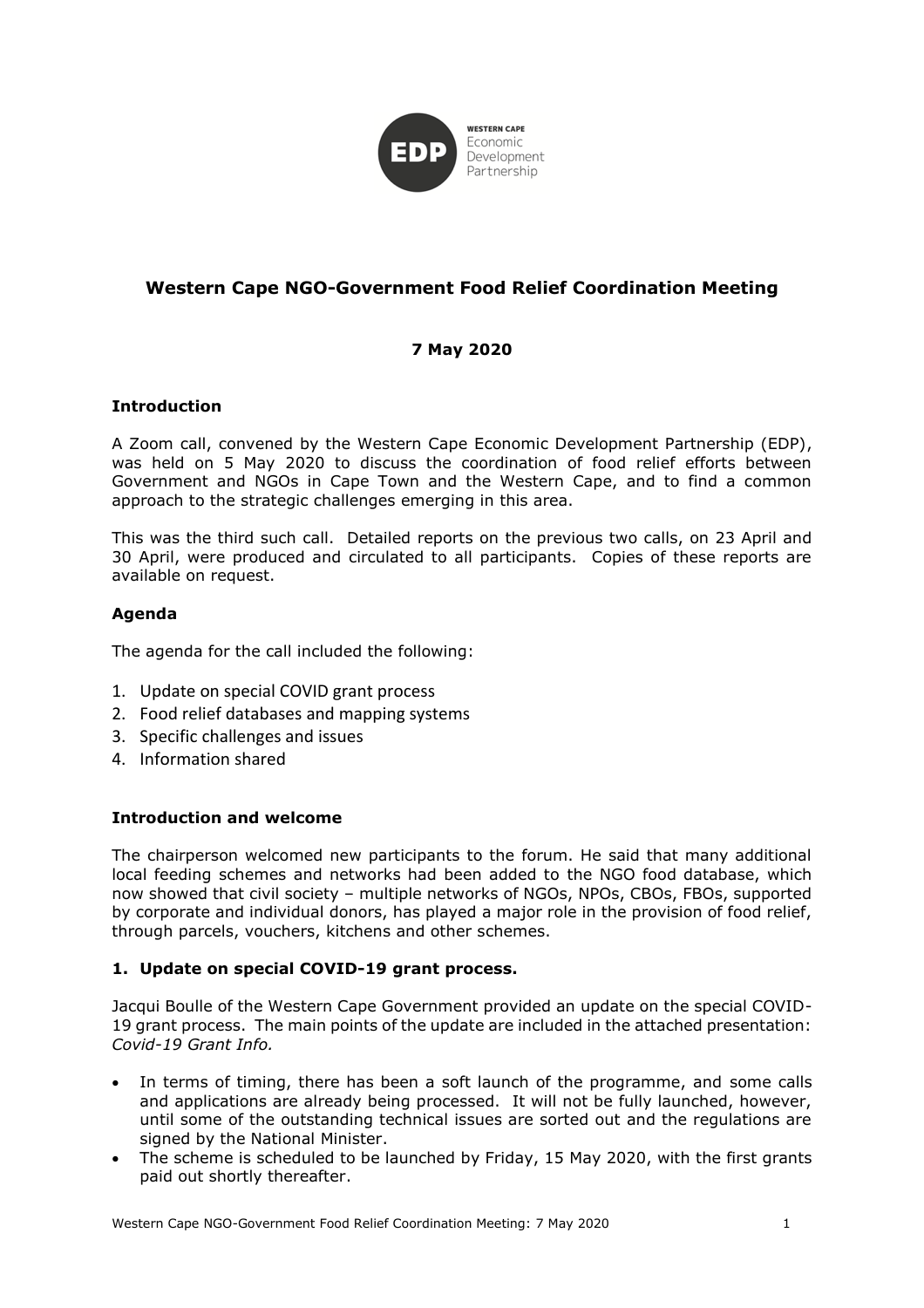- The WCG is gearing up to provide support to the application process through the Western Cape DSD Call Centre (all numbers are currently national and SASSA numbers).
- Once the USSD and Volunteer app are launched, the requirement for a unique cellphone number for each grant will no longer apply.
- One address can be used for multiple grant applications.
- Grants will be paid for three months initially, with an option for an additional 3 months.

In terms of prioritising support, the following points were made:

- Top priority must remain people who are getting no form of support.
- The second priority for support efforts should be people who are getting the COVID special grant, as the R350 is insufficient for a food parcel for one individual for a month.

*It was noted that a flow diagram for who can get what from whom would be useful for communicating to communities. It was suggested that feedback from this forum be used to generate this diagram.*

#### **2. Food relief databases and mapping systems**

Andrew Boraine noted that there is a programme under way to collate information on NGOs and their efforts, and to feed this to WCG for purposes of planning and coordination. The focus is on a) numbers of food parcels delivered in a month, b) average number of persons receiving at least one meal per day, per area. He thanked participants for submitting their data on request. There are a number of NGO food schemes that still needed to be contacted to share their data, and this will be followed up.

The issue of merging NGO databases with government data, if they are cleaned and verified, was discussed. It emerged that merging such bottom-up data with government data is not easy or likely to occur soon. A commitment, however, was given by the WCG to share data, if merging is not possible.

A number of issues associated with such merging were also discussed, such as the need for a unique identification mechanism to match profiles (ID numbers were suggested), mechanisms to ensure the lack of duplication, etc.

*Elizabeth Drevlow [\(drevlow@gmail.com\)](mailto:drevlow@gmail.com) offered to assist others working on databased, to avoid duplication of efforts in this area.*

*Bart Hend [\(bart.hend@gmail.com\)](mailto:bart.hend@gmail.com) also offered assistance in fraud management. He noted that fraud in this context requires the same protocols and touch points to filter duplicates as standard supply chain management fraud avoidance. He offered to help with data mining analysis, etc.*

Elizabeth Drevlow briefed participants on LinkedTo, a multi-sector, multi-user platform currently being developed. The key elements of this platform are:

- It is more than a month old
- It is a relief coordination management tool aimed at food relief and beyond. The idea is to continue to adapt the platform to be useful for future crises.
- Intended to address shared concerns, transparency and accountability, duplication of efforts, etc.
- It helps identify where institutions are responding to need, and where they are not, where need is and also aims to provide interactive tracking of food parcels all the way to the end user.
- It is open source, and not owned by any one group.
- It is rolling out on Tuesday in a pilot with select users
- After feedback, it will be launched with super users and rolled out more broadly
- It is currently funded to operate for 3 months at least.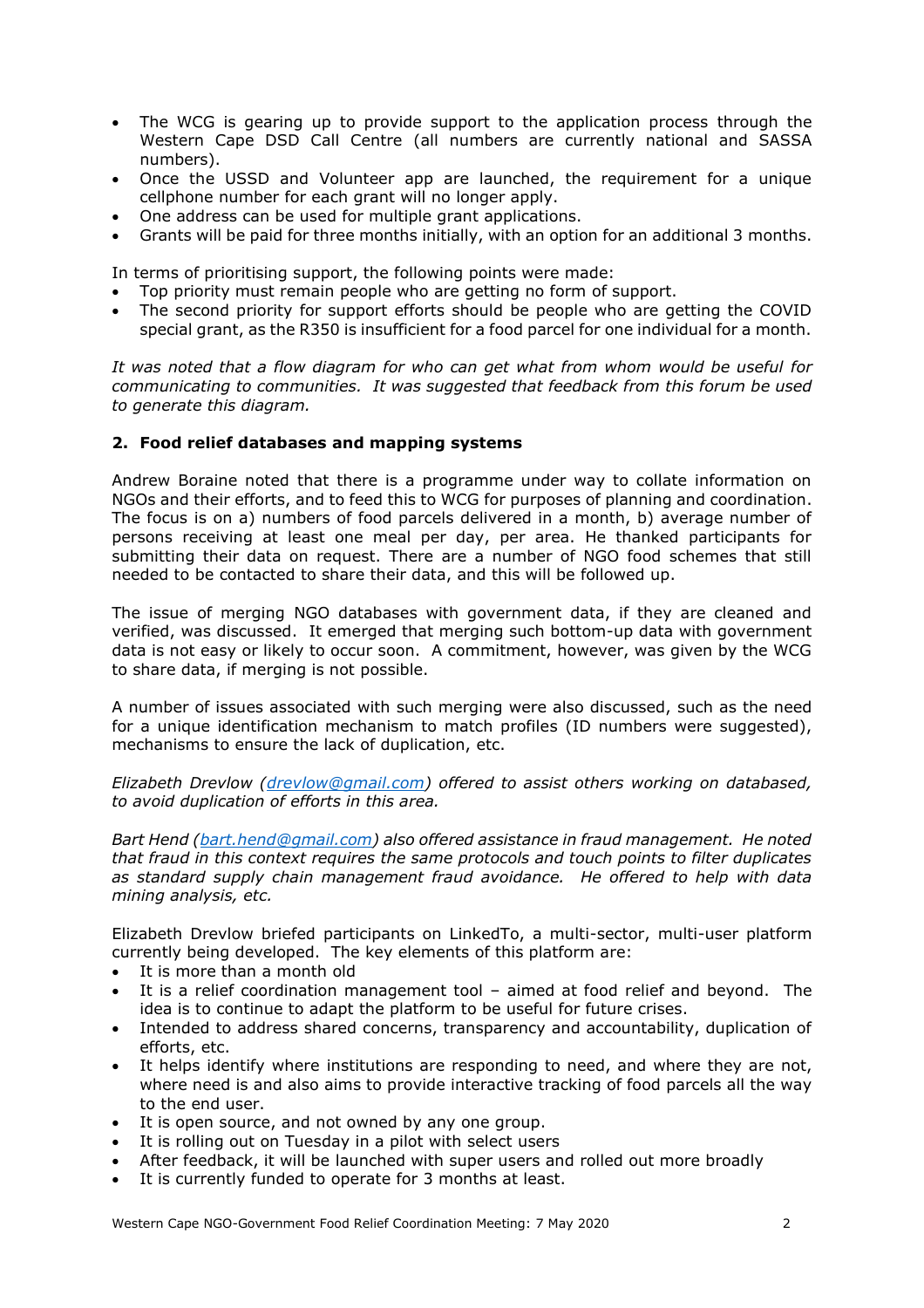- Currently it includes data from a variety of sources, cleaned and uploaded, with the aim of showing the national response to need.
- Currently only organisations providing relief are being loaded, not individuals.
- The intention is to have API feeds for large institutions' information. Currently the approach is that smaller organisations will upload and clean their own data.

*There is a template available for uploading data, and this will be supplied to participants.*

#### **3. Specific challenges and issues**

- The point was raised that biometrics have been ruled out as an identification system because of COVID-19. It was suggested that this stance should be challenged: this is a unique way to ID people, and ways to use it safely should be explored.
- The issue of collaboration with ward councillors in relief efforts was raised again. Participants were reminded that the WCG has confirmed that ward councillors should assist with on-the-ground information for food relief efforts, but should explicitly not be involved in beneficiary identification or food distribution.
- Access to masks, and compliant masks, is an issue. WCG is looking at linking mask distribution to its food distribution programmes; it was suggested that NGOs should consider doing something similar.

*Richard Lundie [\(richard.lundie@commongood.org.za\)](mailto:richard.lundie@commongood.org.za) has a volunteer-driven cloth maskmaking initiative, with the goal of making quality face masks to be distributed to people who would ordinarily not be able to afford them. While they are unable to take this programme to a large scale, he can share his learnings with anyone who wishes to initiate this in their sphere of influence.*

*John Thomas [\(john@livinghope.co.za\)](mailto:john@livinghope.co.za) can also help with providing access to 3-ply surgical masks for those wishing to purchase them.*

- The question of whether National Government is considering central food distribution was raised. It was clarified that this is not envisaged in the Western Cape: while centralisation of data and intelligence, to allow for clarity and transparency, is planned, food distribution is always done in a decentralised manner through NGOs on the ground. It was also noted that the WCG is not being prescriptive on the nature of food in food parcels.
- Permits required for NGOs and volunteers under Lockdown Leve 4 were discussed. The revised form is included as an attachment: *Form 2 permit.* The permit needs to be issued by relief organisations to their staff, not by government.
- The issue of how best to utilise offers of help from restaurant operators, to help with food delivery, was raised. There are concerns that these offers may be a front to allow restaurants to start cooking and selling food, against lockdown regulations.

*Two suggestions were made, primarily aimed at linking restaurants to existing food relief efforts.*

- *The Community Chest is facilitating such an initiative with Eat Out.*
- *Similarly, in Stellenbosch, restaurants and chefs are coming together to create a soup facility.*
- *There are a number of breweries that are supporting feeding schemes.*

*In general, a call was made to participants to share details of any such schemes with the group.*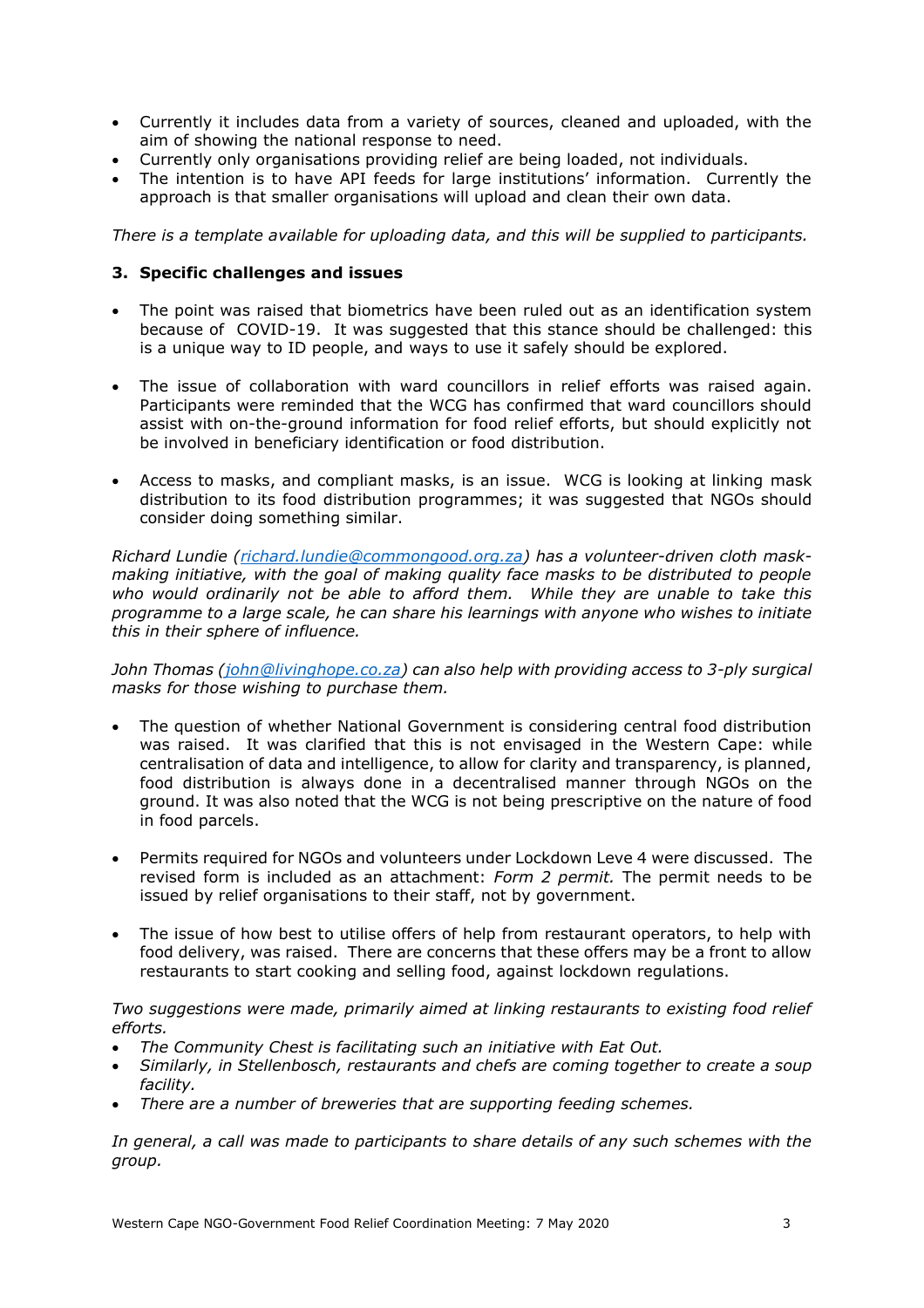# **4. Information shared**

- The WCG Department of Health Ubuntu masks initiative was discussed. A video on how to produce compliant masks, how to package them, and how they should be worn, is being produced. This initiative is with a local NGO, with the help of local seamstresses, and a portion of the price is going back to providing masks for vulnerable members.
- The Service Dining Rooms are producing a Standard Operating Practice document on how to run feeding schemes in a compliant way. This document should be ready by Friday; the proposal is that it can be downloaded, and recipients can receive updates by supplying their email addresses. The document included entry-level standards for soup kitchens, as well as guidelines for more-resourced operations.

*Sam Vos [\(sam@homeless.org.za\)](mailto:sam@homeless.org.za) can supply details by Friday.*

- The WCG is doing high-level maps of distribution of who is doing what in terms of food relief, by municipal area. They will share those as soon as they are available.
- Information was sought regarding current national or provincial food assistance. In summary, food relief is being channelled via WC Education Department school feeding schemes, via Department of Social Development food parcels (currently all allocated but no yet all delivered), via SASSA food parcels until the Special Covid grant is launched, and via District Councils, that have been funded by WCG.
- The National Lottery has launched a COVID-19 Relief Fund. A call for applications by 15 May 2020 has been made. [www.nlcsa.org.za.](http://www.nlcsa.org.za/)
- WCG is producing a hard copy family resource for primary school learners, with games, info, etc., available in Available in Xhosa/ English and Afrikaans/ English. NGOs can contact Printed Whole Child Resource: [bridget.hannah@westerncape.gov.za.](mailto:bridget.hannah@westerncape.gov.za)
- WCG is also producing a resource for young people in high school : Slam for your life. Details of this resource are attached as an attachment: #Slam brochure.

This group will reconvene on **Thursday, 14 May 2020 at 2:00 p.m.** Invitations will be sent out; participants are encouraged to nominate other role-players in this area who would benefit from, or contribute to, the discussion.

For further information or questions about this report, contact Andrew Boraine of the Western Cape Economic Development Partnership (EDP) at [Andrew@wcedp.co.za.](mailto:Andrew@wcedp.co.za)

# **Attachments:**

- **Presentation: Covid-19 grant info**
- **Form: Form 2 Permit**
- **#Slam brochure**

#### **7 May 2020: Attendees**

| l Alastair Moodie | Alastair.Moodie@fruitways.co.za |
|-------------------|---------------------------------|
| Andrew Boraine    | andrew@wcedp.co.za              |